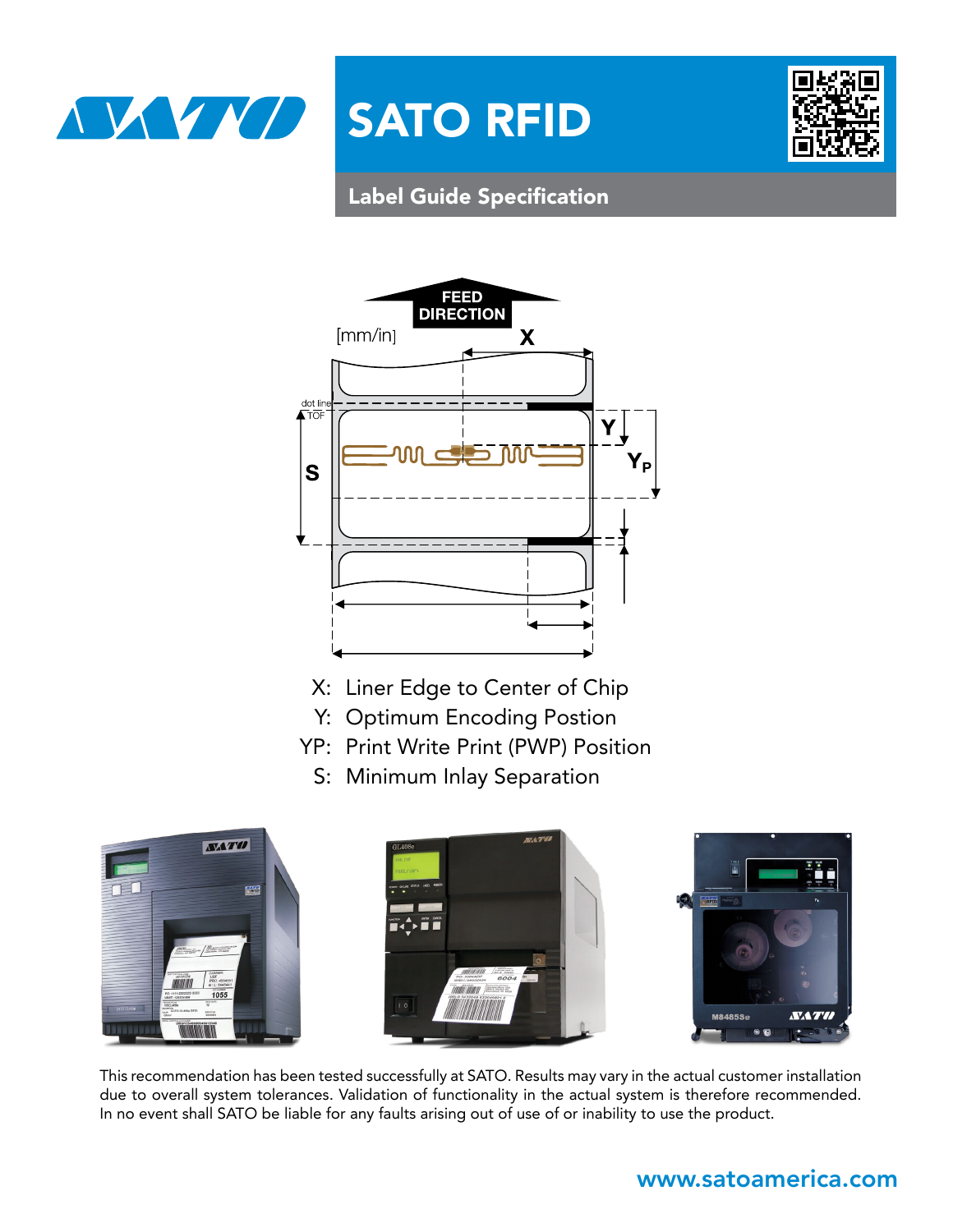

| <b>GL4e RFID</b>                         |                                        |    | Position (mm) |           | <b>Menu Selection</b>               | Coupler         |
|------------------------------------------|----------------------------------------|----|---------------|-----------|-------------------------------------|-----------------|
| <b>Manufacturer</b>                      | <b>Orientation</b> (Size not to scale) | x  | Y             | $S$ (min) | (Interim Selection)                 | <b>Position</b> |
| Alien 9630 Squiglette Inlay<br>(Higgs 3) | <b>MMMFFFRDUMME</b>                    | 39 | 36            | 54        | Alien9630 Sqlet<br>(Alien 9629 SQ*) | Yellow          |
| Alien 9634 Inlay<br>(Higgs 3)            |                                        | 33 | 10            | 67        | Alien 9634<br>(Alien 9629 SQ)       | Yellow          |
| Alien 9654 G Inlay<br>(Higgs 3)          |                                        | 52 | 25            | 54        | Alien 9654 G                        | Orange          |
| Alien 9662 Short Inlay<br>(Higgs 3)      |                                        | 40 | 25            | 54        | Alien9662 Short                     | Yellow          |
| Alien 9640 Squiggle Inlay<br>(Higgs 3)   | ENNIE I ENNE                           | 52 | 36            | 54        | 9640 Squig<br>(Alien9640 Squig)     | Orange          |
| Alien ALN-9629 Square Inlay<br>(Higgs 3) |                                        | 30 | 25            | 54        | Alien 9629 SQ<br>(Alien 9529 SQ)    | Yellow          |
| Avery AD-223 Inlay<br>(Monza 3)          |                                        | 52 | 36            | 54        | Avery AD222                         | Orange          |
| Avery AD-224 Inlay<br>(G2XL)             |                                        | 52 | 36            | 54        | Avery AD224                         | Orange          |
| Avery Dennison AD-226iL Inlay<br>(G2iL)  |                                        | 52 | 36            | 16        | Avery AD226iL<br>(Avery AD224)      | Orange          |
| Avery AD-230 Inlay<br>(Monza 3)          |                                        | 40 | 20            | 54        | Avery AD230                         | Yellow          |
| Avery AD-232 Inlay<br>(G2iL)             |                                        | 40 | 28            | 54        | Avery AD232<br>(Avery AD230*)       | Yellow          |
| Avery AD-843 Inlay<br>(Monza 3)          |                                        | 48 | 23            | 67        | Avery AD843<br>(Alien9554 M-tag)    | Orange          |
| Avery AD-814 Inlay<br>(Monza 3)          |                                        | 13 | 25            | 54        | Avery AD814<br>(Avery AD812)        | Orange          |
| Invengo 8030A Inlay<br>(G2XL)            |                                        | 52 | 30            | 54        | Invengo 8030A<br>(Raf 1282 Short)   | Orange          |
| RSI RSI-674 Inlay<br>(Monza 3)           | – Loon                                 | 52 | 36            | 54        | RSI-674<br>(RSI IN49 KAT2)          | Orange          |
| <b>Smartrac Web</b><br>(Monza 5)         | SMARTRAC <sup>((a)</sup> )             | 33 | 18            | 54        | Avery AD230                         | Yellow          |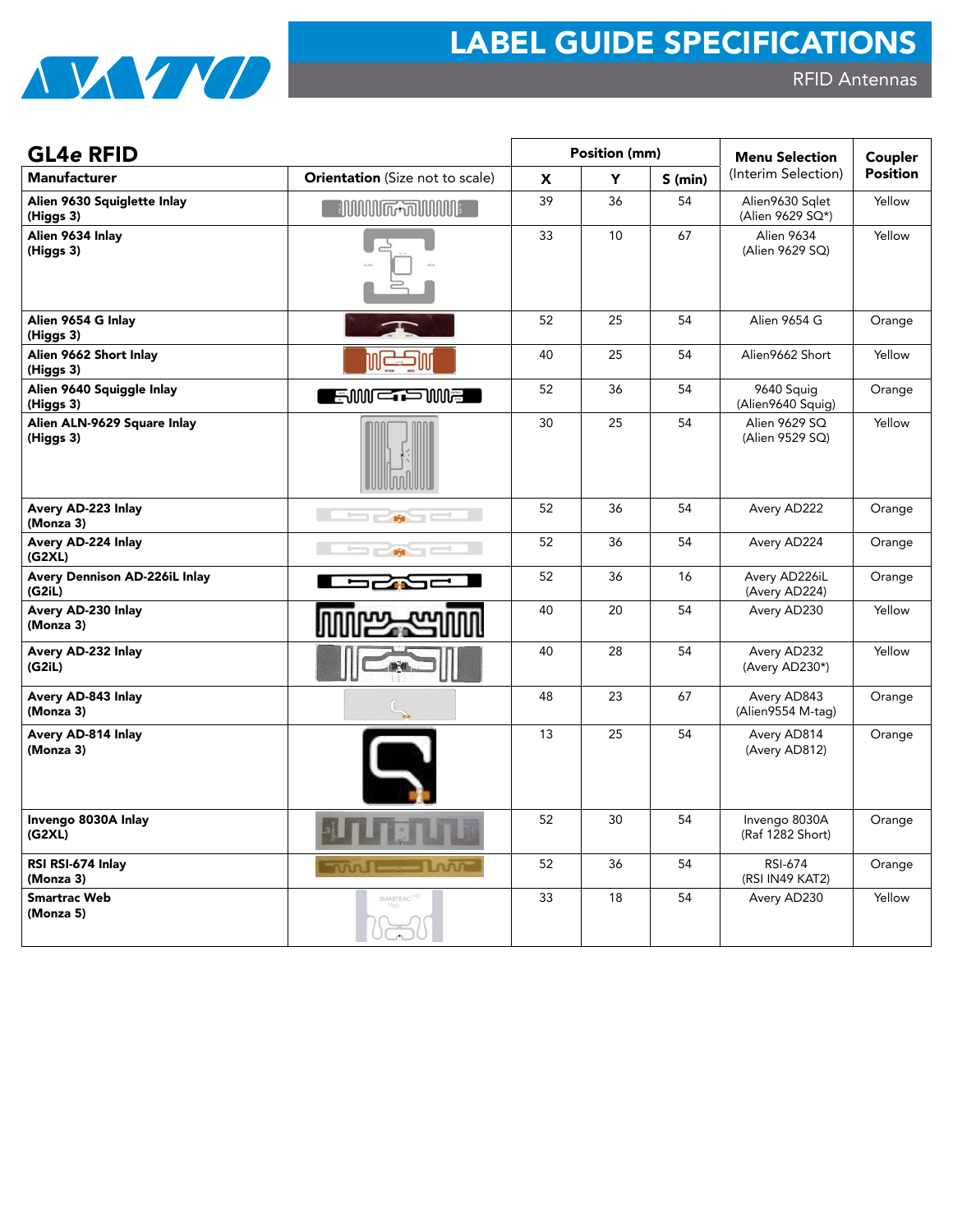

| <b>GL4e RFID</b>                             |                                        |    | Position (mm) |           | <b>Menu Selection</b>                      | Coupler         |  |
|----------------------------------------------|----------------------------------------|----|---------------|-----------|--------------------------------------------|-----------------|--|
| <b>Manufacturer</b>                          | <b>Orientation</b> (Size not to scale) | X  | Y             | $S$ (min) | (Interim Selection)                        | <b>Position</b> |  |
| <b>Smartrac Dogbone 4 Inlay</b><br>(Monza 4) | <b>SMARTRAC<sup>(*)</sup></b>          | 52 | 25            | 54        | Raf 1876 Dogbn4<br>(Raf 825 Dogbone)       | Blue            |  |
| <b>Smartrac Belt</b><br>(G2iL)               | DVALIDYWE                              | 38 | 28            | 54        | Raf 1938Belt iL<br>(Raf 1322 Sat)          | Yellow          |  |
| <b>Smartrac Belt</b><br>(G2iL)               | DVALIDYWE                              | 38 | 28            | 54        | Raf 1964Belt iL<br>(Raf 1938Belt iL)       | Yellow          |  |
| <b>Smartrac Short Dipole</b><br>(Monza 4)    |                                        | 54 | 30            | 54        | Raf 1974 Short<br>(Raf 1488 Short*)        | Orange          |  |
| <b>Smartrac Belt</b><br>(Monza 5)            |                                        | 40 | 28            | 54        | <b>UPM 2029Belt M5</b><br>(Raf 1322 Sat)   | Yellow          |  |
| <b>Smartrac Short Dipole</b><br>(Monza 5)    |                                        | 52 | 30            | 54        | <b>UPM 1998Shrt M5</b><br>(Raf 1488 Short) | Orange          |  |
| <b>Smartrac Frog 3D</b><br>(Monza 4)         | SMARTBAC <sup>04</sup><br>Frog 3D mu   | 27 | $\Omega$      | 79        | UPM Frog 3D (Raf<br>1322 Sat)              | Yellow          |  |
| <b>Smartrac Short Dipole</b><br>(G2iL)       | VM                                     | 52 | 30            | 54        | UPM 2043 Short<br>(Raf 1488 Short)         | Orange          |  |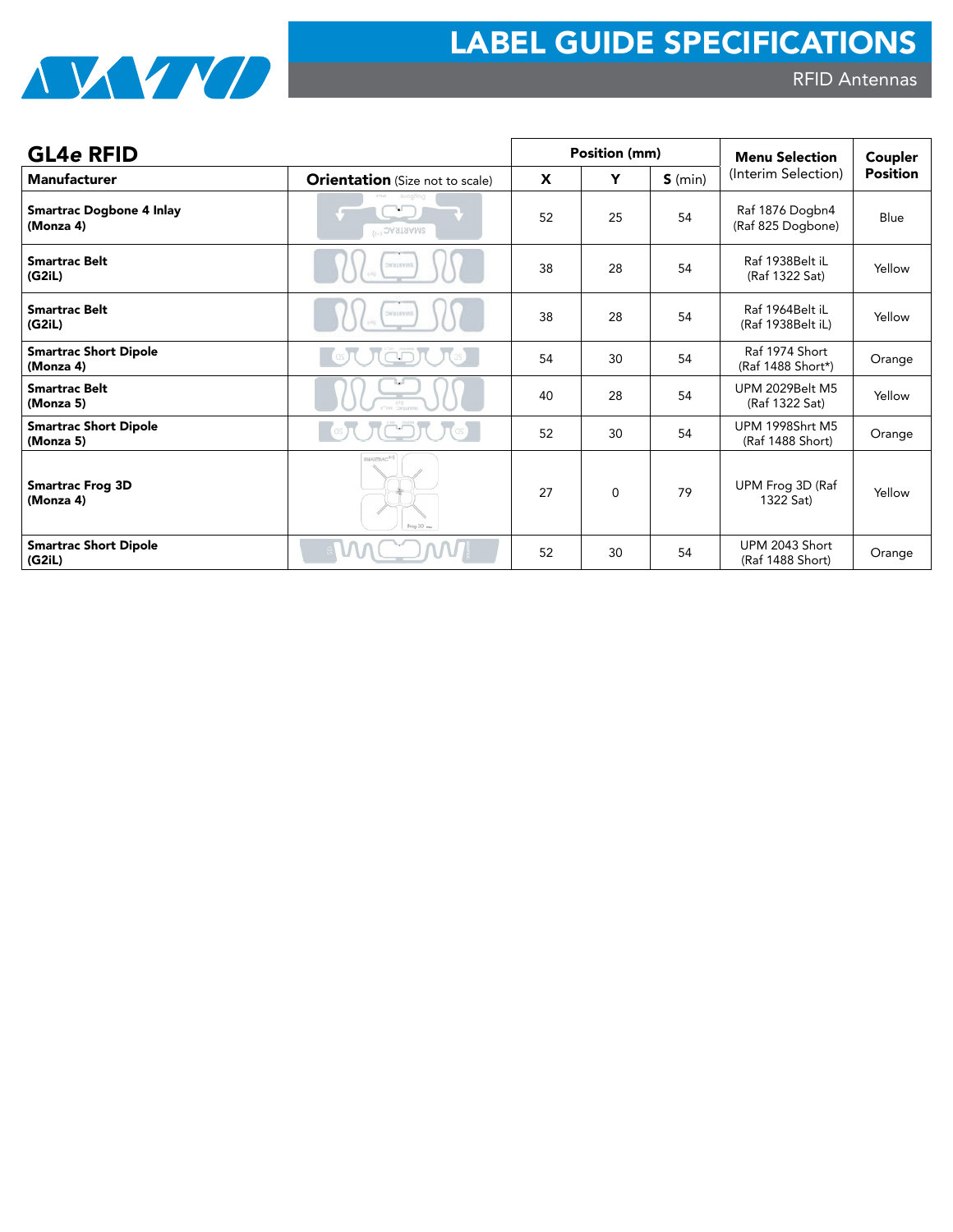

RFID Antennas

| <b>CL4e Bracket Coupler</b>                                  |            |                                        |      | Position (mm)  |                 |              |                                      |
|--------------------------------------------------------------|------------|----------------------------------------|------|----------------|-----------------|--------------|--------------------------------------|
| <b>Manufacturer</b>                                          | Document # | <b>Orientation</b> (Size not to scale) | X    | Y              | Yp              | $\mathsf{s}$ | <b>RF Read/Write</b><br><b>Power</b> |
| <b>Invengo Great Wall</b><br>(Monza 5)                       | STB00633A  |                                        | 50   | $21 \pm 7$     | N/A             | 50           | 7 dBm                                |
| <b>Invengo xWing</b><br>(Monza 5)                            | STB00632A  |                                        | 38   | $18 \pm 7$     | N/A             | 50           | 9 dBm                                |
| <b>Avery Dennison</b><br>AD-233 (Monza 5)                    | STB00631A  |                                        | 38   | $12.5 \pm 2.5$ | $14 \pm -1$     | 50           | $12$ dBm                             |
| <b>Avery Dennison</b><br>AD-227 (Monza 5)                    | STB00630A  |                                        | 50   | $18.5 \pm 11$  | N/A             | 50           | 12 dBm                               |
| <b>Smartrac Technology</b><br><b>Smartrac Belt (Monza 5)</b> | STB00629A  |                                        | 38   | $13 \pm 3$     | $15.5 \pm -0.5$ | 50           | $10$ dBm                             |
| <b>Smartrac Technology</b><br>Smartrac ShortDipole (Monza 4) | STB00628A  |                                        | 50   | $19 \pm 5.5$   | N/A             | 40           | 9 dBm                                |
| <b>Checkpoint Whirl</b><br>(Monza 5)                         | STB00705A  |                                        | 29   | $16 \pm 10.5$  | N/A             | 56           | $12$ dBm                             |
| <b>Checkpoint Champion</b><br>(Monza 5)                      | STB00707A  |                                        | 40   | $12.0 \pm 2.5$ | N/A             | 40           | $15$ dBm                             |
| <b>Checkpoint Wind</b><br>(Monza 5)                          | STB00709A  |                                        | 29   | $-0.5 \pm 3.5$ | $27.5 \pm 24.5$ | 100          | 8 dBm                                |
| <b>Checkpoint Triumph</b><br>(G2iL)                          | STB00713A  |                                        | 40.0 | $13.5 \pm 1.5$ | $16.5 \pm 1.5$  | 50           | $16$ dBm                             |
| <b>Checkpoint High-Kick</b><br>(G2iL)                        | STB00762A  |                                        | 27.5 | $16.0 \pm 2.0$ | N/A             | 56           | 12/23 dBm                            |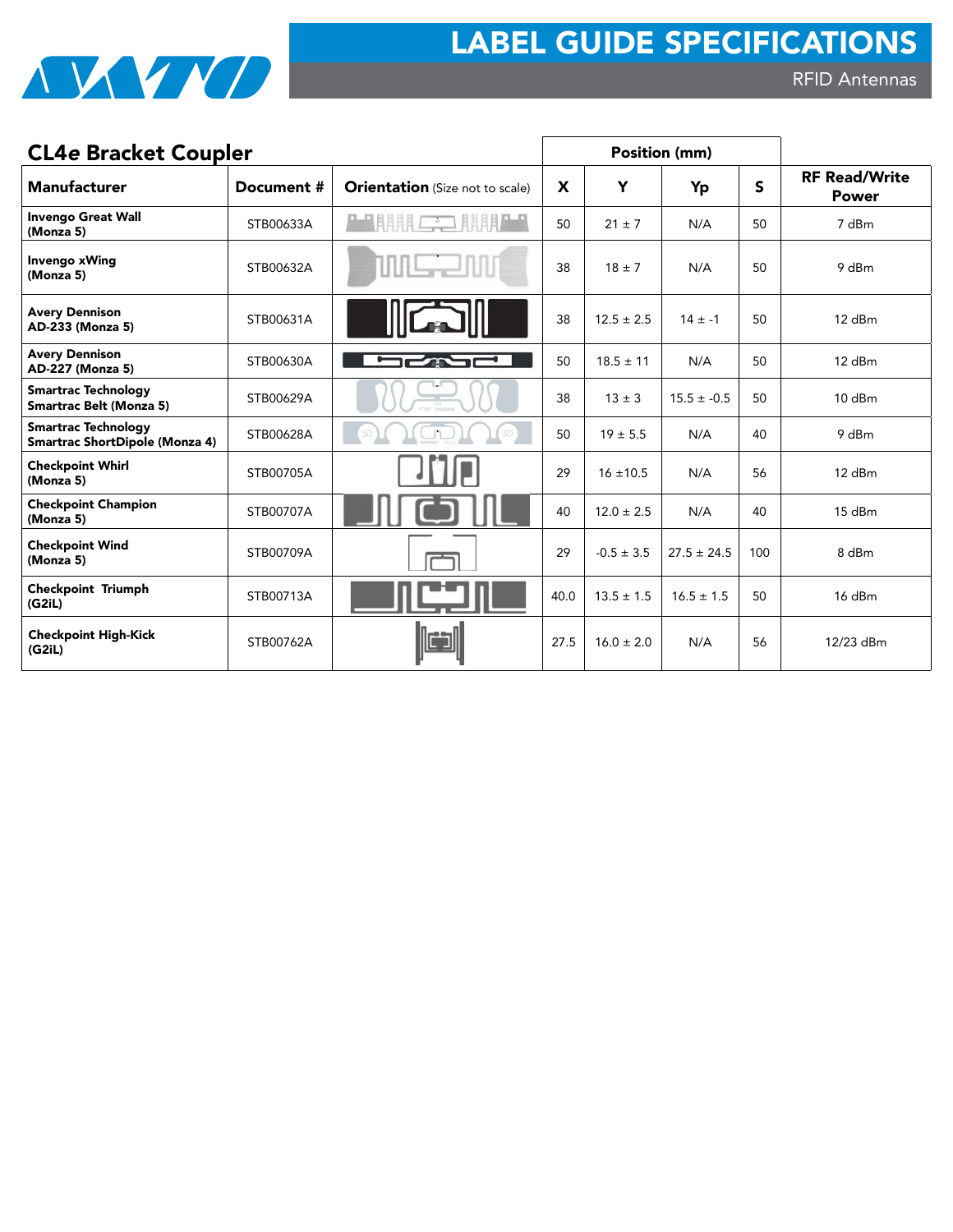

# CL4e TPH Coupler **Position** (mm)

| PFIA II II PARICI                                              |             |                                                                                                                  |      |                |     |      |                 |
|----------------------------------------------------------------|-------------|------------------------------------------------------------------------------------------------------------------|------|----------------|-----|------|-----------------|
| <b>Manufacturer</b>                                            | Document #  | <b>Orientation</b> (Size not to scale)                                                                           | X    | Y              | Yp  | S.   | <b>RF Power</b> |
| <b>Alien Technology</b><br>Alien Squiggle (Higgs3)             | STB00171A   | <b>A SUM CODOME 1</b>                                                                                            | 51   | $4.0 \pm 1.5$  | N/A | 20   | 16 dBm          |
| <b>Avery Dennison</b><br>AD-223/4 (Monza 3) (G2X)              | STB00174A   | <b>SPASE I</b>                                                                                                   | 51   | $0.0 \pm 1.0$  | N/A | 16   | 9 dBm           |
| <b>Smartrac Short Dipole</b><br>(Monza 4)                      | STB00369PA1 | SD)<br>JL.                                                                                                       | 51   | $1.3 \pm 2.3$  | N/A | 20   | 7 dBm           |
| <b>Smartrac Viper</b><br>(Monza 4)                             | STB00521PA1 | SHARRACH IN THE TABLE TO THE TABLE THE TABLE TO THE TABLE THE TABLE TO THE TABLE TO THE TABLE TO THE TABLE TABLE | 59   | $6.5 \pm 5.5$  | N/A | 20   | 7 dBm           |
| <b>Alien Technology</b><br>ALN-9630 Squiglette (Higgs3)        | STB00443PA2 | <b>MMMF+70MMMF</b>                                                                                               | 38   | $1.5 \pm 1.5$  | N/A | 16   | 14 dBm          |
| <b>Avery Dennison</b><br>AD-232iL (G2iL)                       | STB00445PA1 |                                                                                                                  | 39.5 | $5.5 \pm 1.5$  | N/A | 38   | 15 dBm          |
| <b>Avery Dennison</b><br>AD-232iL (G2iL)                       | STB00477PA1 |                                                                                                                  | 38.0 | $-0.5 \pm 1.5$ | N/A | 22   | 12 dBm          |
| <b>Alien Technology</b><br>Alien ALN-9662 Squiggle-SH (Higgs3) | STB00473PA1 | WC                                                                                                               | 38.0 | $3.3 \pm 1.3$  | N/A | 25   | 15 dBm          |
| <b>Alien Technology</b><br>Alien ALN-9654 G (Higgs3)           | STB00474PA1 |                                                                                                                  | 50.0 | $-2.0 \pm 2.0$ | N/A | 25.4 | 9 dBm           |
| <b>Smartrac Belt</b><br>(Monza 5)                              | STB00475PA1 |                                                                                                                  | 39.0 | $2.0 \pm 1.5$  | N/A | 20   | 7 dBm           |
| <b>Smartrac DogBone</b><br>(Monza 4 D/E/QT)                    | STB00476PA1 | SMARTRAC <sup>(*)</sup>                                                                                          | 50.0 | $3.0 \pm 2.0$  | N/A | 30   | 6 dBm           |
| <b>Avery Dennison</b><br><b>AD-226iL (G2iL)</b>                | STB00478PA1 | 52N                                                                                                              | 52.0 | $1.0 \pm 1.0$  | N/A | 16.0 | 14 dBm          |
| <b>Avery Dennison</b><br>AD-380iL (G2iL)                       | STB00479PA1 |                                                                                                                  | 30.0 | $-1.8 \pm 1.3$ | N/A | 51   | 19 dBm          |
| <b>Avery Dennison</b><br>AD-224 (G2XL/M)                       | STB00480PA1 | <b>CAST</b>                                                                                                      | 50.0 | $0.5 \pm 1.0$  | N/A | 16   | 7 dBm           |
| <b>Checkpoint Whirl</b><br>(Monza 5)                           | STB00693A   | 加山                                                                                                               | 29.0 | $11.5 \pm 2.5$ | N/A | 38   | 11 dBm          |
| <b>Checkpoint Champion</b><br>(Monza 5)                        | STB00695A   | <b>SULTER STAR STAR</b>                                                                                          | 40.0 | $1.5 \pm 2.5$  | N/A | 25   | 8 dBm           |
| <b>Checkpoint Wind</b><br>(Monza 5)                            | STB00697A   |                                                                                                                  | 29.0 | $-3.5 \pm 3.5$ | N/A | 40   | 12 dBm          |
| <b>Checkpoint High-Kick</b><br>(G2iL)                          | STB00701A   | lc)                                                                                                              | 27.5 | $3.0 \pm 1.5$  | N/A | 42   | 16 dBm          |
| <b>Checkpoint Triumph</b><br>(G2iL)                            | STB00703A   | <u>ار لبنهار کا</u>                                                                                              | 40.0 | $4.5 \pm 1.5$  | N/A | 31.5 | 14 dBm          |
|                                                                |             |                                                                                                                  |      |                |     |      |                 |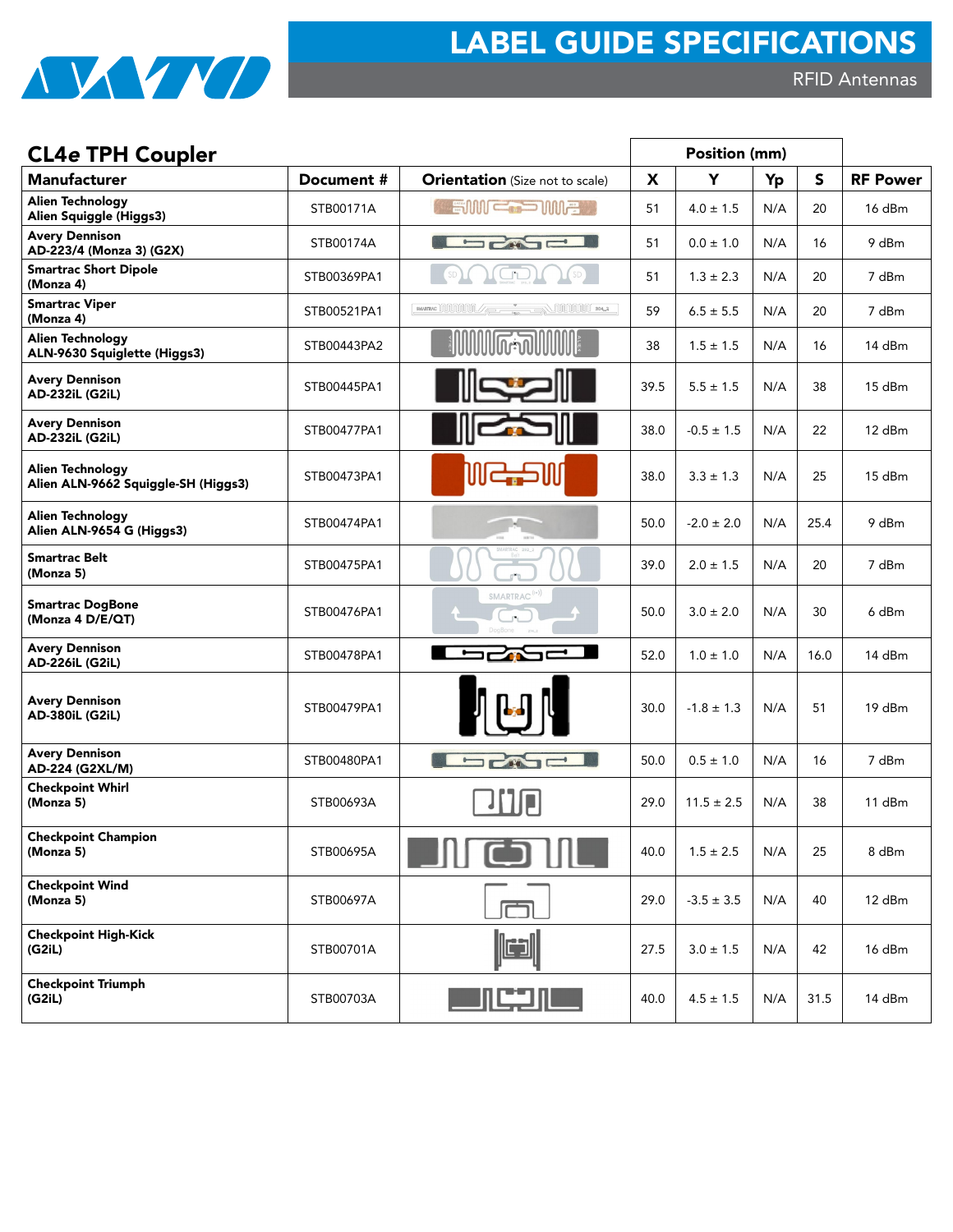

RFID Antennas

| <b>M8485Se Bracket Coupler</b>                               |            |                                        |                           | Position (mm)  |                |              |                                      |
|--------------------------------------------------------------|------------|----------------------------------------|---------------------------|----------------|----------------|--------------|--------------------------------------|
| <b>Manufacturer</b>                                          | Document # | <b>Orientation</b> (Size not to scale) | $\boldsymbol{\mathsf{X}}$ | Y              | Yp             | $\mathsf{s}$ | <b>RF Read/Write</b><br><b>Power</b> |
| <b>Invengo Great Wall</b><br>(Monza 5)                       | STB00643A  | <b>HARA</b>                            | 50                        | $32.5 \pm 2.5$ | N/A            | 50           | 7 dBm                                |
| <b>Invengo xWing</b><br>(Monza 5)                            | STB00642A  |                                        | 38                        | $24 \pm 7.5$   | N/A            | 50           | 8 dBm                                |
| <b>Avery Dennison AD-233</b><br>(Monza 5)                    | STB00641A  |                                        | 38                        | $9 \pm 3$      | N/A            | 40           | 7 dBm                                |
| <b>Avery Dennison AD-227</b><br>(Monza 5)                    | STB00640A  |                                        | 50                        | $10.8 \pm 3.3$ | $16.5 \pm 2.5$ | 50           | 7 dBm                                |
| <b>Smartrac Technology</b><br><b>Smartrac Belt (Monza 5)</b> | STB00639A  |                                        | 38                        | $29 \pm 4$     | N/A            | 50           | 6 dBm                                |
| <b>Smartrac Technology</b><br>Smartrac ShortDipole (Monza 4) | STB00638A  | SD                                     | 50                        | $18 \pm 4.5$   | N/A            | 40           | 9 dBm                                |
| <b>Checkpoint Whirl</b><br>(Monza 5)                         | STB00749A  |                                        | 29                        | $20.8 \pm 2.3$ | N/A            | 48.5         | $14$ dBm                             |
| <b>Checkpoint Champion</b><br>(Monza 5)                      | STB00751A  |                                        | 40                        | $9.5 \pm 1.0$  | N/A            | 25           | $16$ dBm                             |
| <b>Checkpoint Wind</b><br>(Monda 5)                          | STB00753A  |                                        | 29                        | $5.0 \pm 3.0$  | N/A            | 40           | $12$ dBm                             |
| <b>Checkpoint Highkick</b><br>(G2iL)                         | STB00764A  |                                        | 27.5                      | $12.3 \pm 0.8$ | N/A            | 56           | 15/23 dBm                            |
| <b>Checkpoint Truimph</b><br>(G2iL)                          | STB00766A  |                                        | 40                        | $20.5 \pm 2.0$ | N/A            | 50           | 23/23 dBm                            |